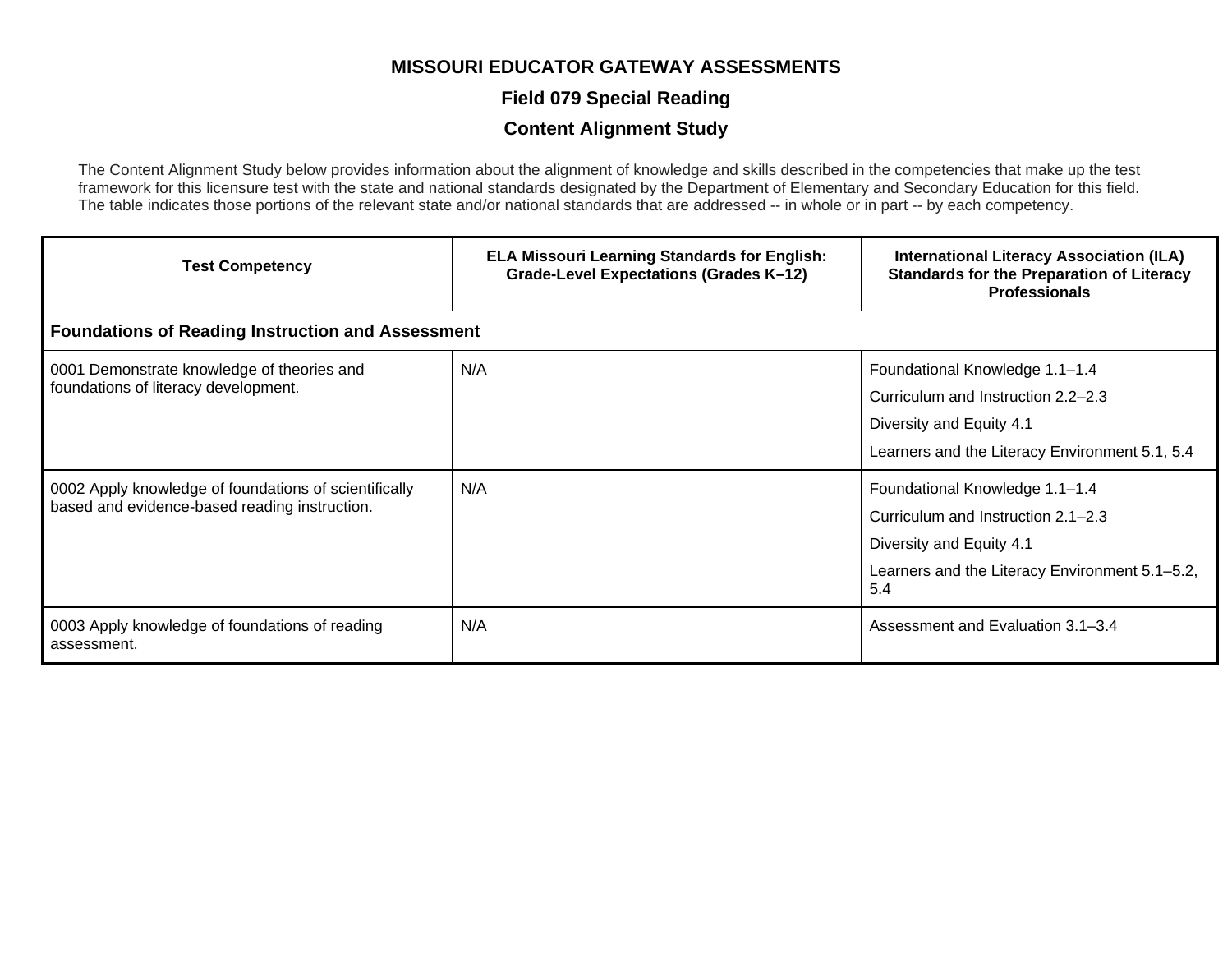### **Field 079 Special Reading**

| <b>Test Competency</b>                                                                       | <b>ELA Missouri Learning Standards for English:</b><br><b>Grade-Level Expectations (Grades K-12)</b>                                                                                        | <b>International Literacy Association (ILA)</b><br><b>Standards for the Preparation of Literacy</b><br><b>Professionals</b>                                         |
|----------------------------------------------------------------------------------------------|---------------------------------------------------------------------------------------------------------------------------------------------------------------------------------------------|---------------------------------------------------------------------------------------------------------------------------------------------------------------------|
| <b>Reading Development</b>                                                                   |                                                                                                                                                                                             |                                                                                                                                                                     |
| 0004 Apply knowledge of emergent literacy skills and<br>phonological and phonemic awareness. | Grades K-5:<br><b>Reading Foundations:</b><br>1.A.Print Awareness<br>2.A.Phonemic Awareness<br>3.A.Phonics<br>Language:<br>1.B.Punctuation, Capitalization, Spelling                        | Foundational Knowledge 1.1, 1.3-1.4<br>Curriculum and Instruction 2.1-2.3<br><b>Assessment and Evaluation 3.1</b><br>Learners and the Literacy Environment 5.1, 5.4 |
| 0005 Apply knowledge of phonics and word analysis.                                           | Grades K-5:<br>Reading:<br>1.B. Vocabulary<br><b>Reading Foundations:</b><br>2.A.Phonemic Awareness<br>3.A.Phonics<br>4.A.Fluency<br>Language:<br>1.B.Punctuation, Capitalization, Spelling | Foundational Knowledge 1.1, 1.3-1.4<br>Curriculum and Instruction 2.1-2.3<br><b>Assessment and Evaluation 3.1</b><br>Learners and the Literacy Environment 5.1, 5.4 |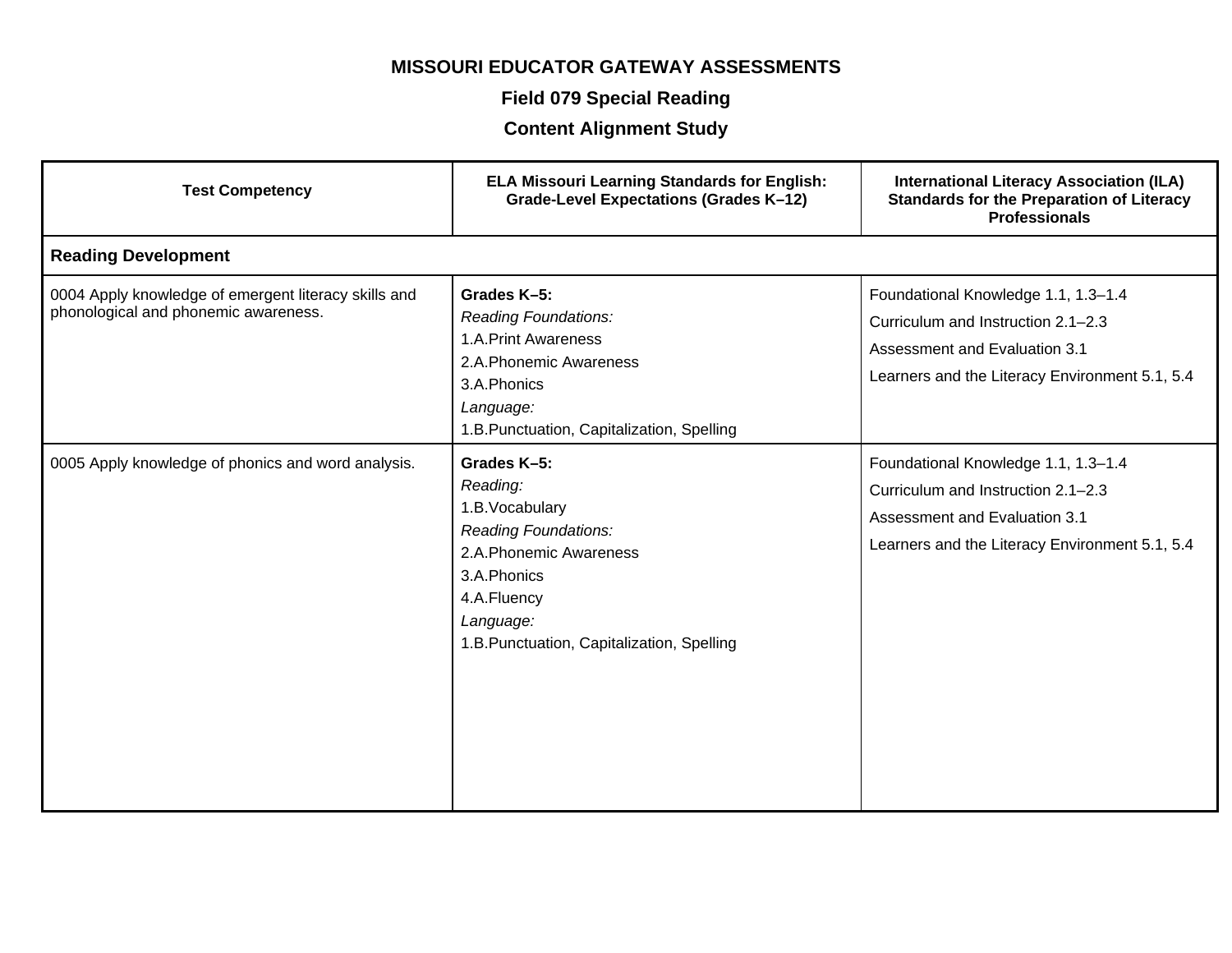### **Field 079 Special Reading**

| <b>Test Competency</b>                                       | <b>ELA Missouri Learning Standards for English:</b><br><b>Grade-Level Expectations (Grades K-12)</b>                                                              | <b>International Literacy Association (ILA)</b><br><b>Standards for the Preparation of Literacy</b><br><b>Professionals</b>                                  |
|--------------------------------------------------------------|-------------------------------------------------------------------------------------------------------------------------------------------------------------------|--------------------------------------------------------------------------------------------------------------------------------------------------------------|
| 0006 Apply knowledge of reading fluency.                     | Grades K-5:<br>Reading:<br>1.A.Comprehension<br>1.D.Independent Text<br>Reading Foundations:<br>3.A.Phonics<br>4.A.Fluency                                        | Foundational Knowledge 1.1, 1.3-1.4<br>Curriculum and Instruction 2.1-2.3<br>Assessment and Evaluation 3.1<br>Learners and the Literacy Environment 5.1, 5.4 |
| 0007 Apply knowledge of vocabulary and academic<br>language. | Grades K-5:<br>Reading:<br>1.B. Vocabulary<br>3.B.Literary Techniques<br><b>Reading Foundations:</b><br>3.A.Phonics                                               | Foundational Knowledge 1.1, 1.3-1.4<br>Curriculum and Instruction 2.1-2.3<br>Assessment and Evaluation 3.1<br>Learners and the Literacy Environment 5.1, 5.4 |
|                                                              | Grades 6-12<br>Reading Literary Text:<br>1.B.Word Meanings<br>2.C.Craft and Meaning<br>Reading Informational Text:<br>1.B. Word Meanings<br>2.C.Craft and Meaning |                                                                                                                                                              |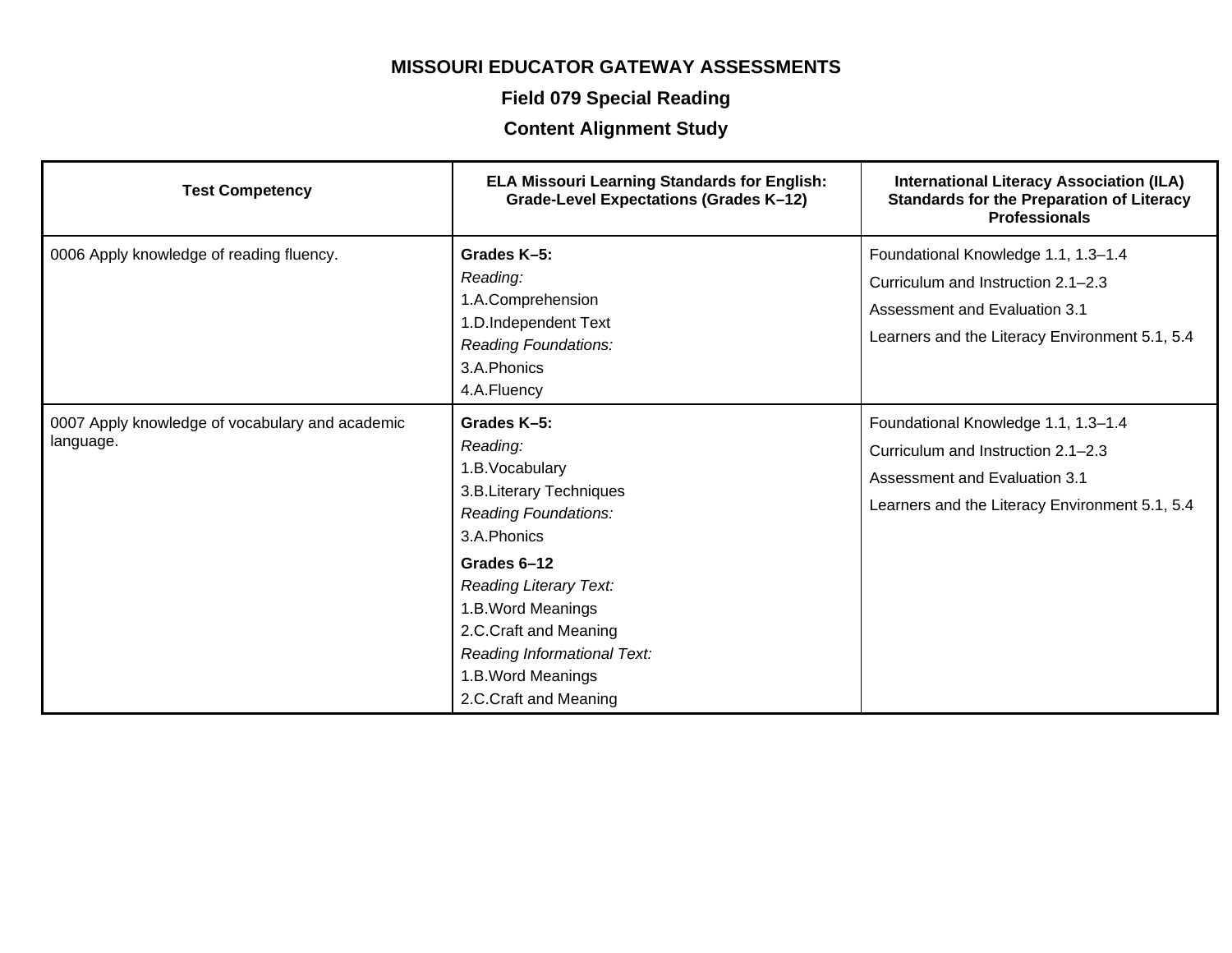### **Field 079 Special Reading**

| <b>Test Competency</b>                                                        | <b>ELA Missouri Learning Standards for English:</b><br>Grade-Level Expectations (Grades K-12)                                                                                                                                                                                                                                                                                                                                                                                                                                                                                                     | <b>International Literacy Association (ILA)</b><br><b>Standards for the Preparation of Literacy</b><br><b>Professionals</b>                             |
|-------------------------------------------------------------------------------|---------------------------------------------------------------------------------------------------------------------------------------------------------------------------------------------------------------------------------------------------------------------------------------------------------------------------------------------------------------------------------------------------------------------------------------------------------------------------------------------------------------------------------------------------------------------------------------------------|---------------------------------------------------------------------------------------------------------------------------------------------------------|
| <b>Reading Comprehension</b>                                                  |                                                                                                                                                                                                                                                                                                                                                                                                                                                                                                                                                                                                   |                                                                                                                                                         |
| 0008 Apply knowledge of comprehension and analysis of<br>informational texts. | Grades K-5:<br>Reading:<br>1.A.Comprehension<br>1.B.Vocabulary<br>1.D.Independent Text<br>3.A.Text Features<br>3.B.Literary Techniques<br>3.C.Text Structures<br>Speaking/Listening:<br>3.A.Collaborative Discussions<br>4.A. Presenting<br>Grades 6-12:<br>Reading Informational Text:<br>1.A.Evidence/Inference<br>1.B. Word Meanings<br>1.C.Text Structures<br>1.D.Summarize/Claim<br>2.A.Structure<br>2.B. Point of View<br>2.C.Craft and Meaning<br>2.D.Argument/Evidence<br>3.C. Historical Context<br>3.D.Comprehension<br>Speaking and Listening:<br>1.B.Questioning<br>3.D.Comprehension | Foundational Knowledge 1.1-1.4<br>Curriculum and Instruction 2.1-2.3<br>Assessment and Evaluation 3.1<br>Learners and the Literacy Environment 5.1, 5.4 |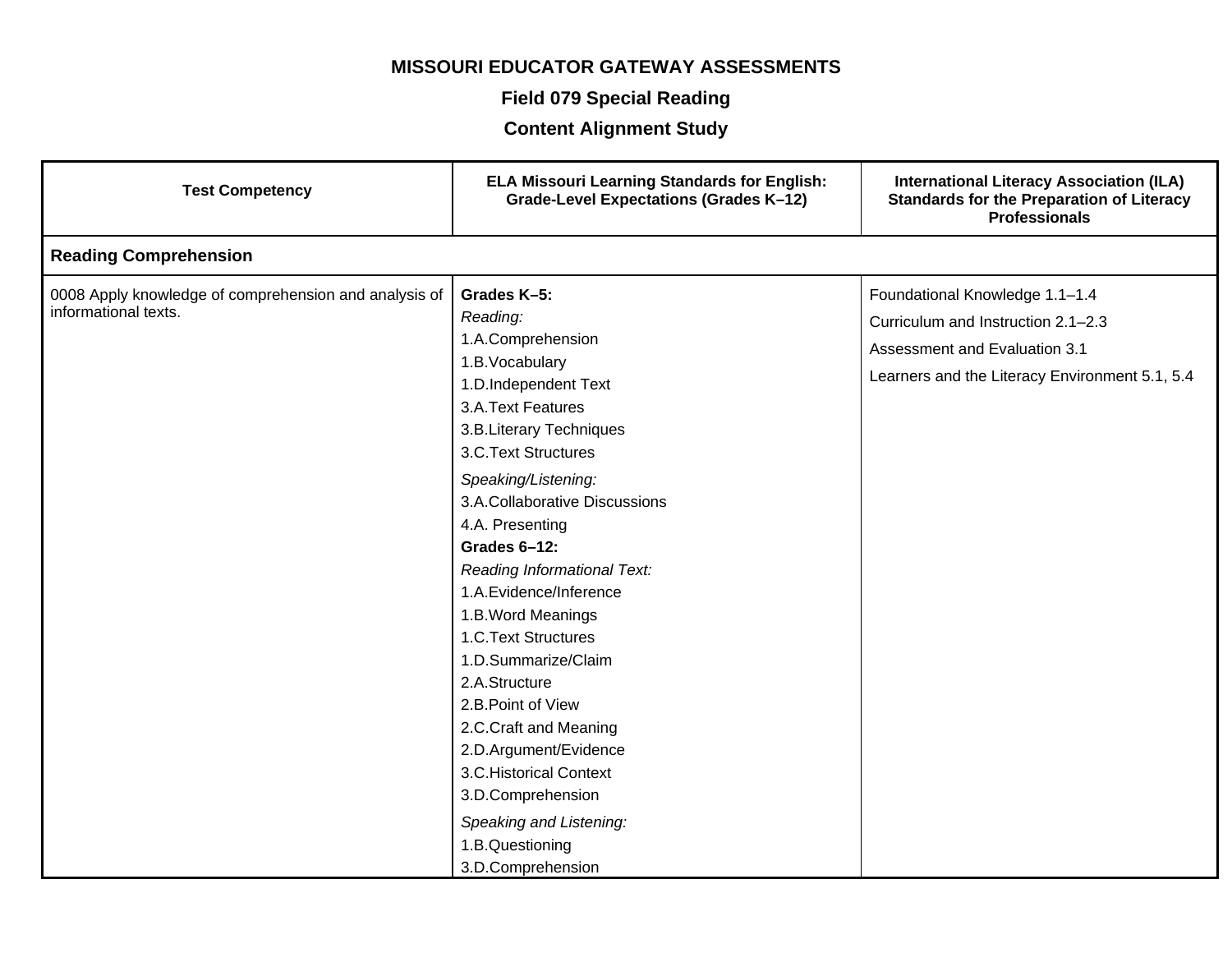### **Field 079 Special Reading**

| <b>Test Competency</b>                                                   | <b>ELA Missouri Learning Standards for English:</b><br>Grade-Level Expectations (Grades K-12)                                                                                                                                                                                                                                                           | <b>International Literacy Association (ILA)</b><br><b>Standards for the Preparation of Literacy</b><br><b>Professionals</b>                             |
|--------------------------------------------------------------------------|---------------------------------------------------------------------------------------------------------------------------------------------------------------------------------------------------------------------------------------------------------------------------------------------------------------------------------------------------------|---------------------------------------------------------------------------------------------------------------------------------------------------------|
| 0009 Apply knowledge of comprehension and analysis of<br>literary texts. | Grades K-5:<br>Reading:<br>1.A.Comprehension<br>1.B. Vocabulary<br>1.C.Making Connections<br>1.D.Independent Text<br>2.A.Fiction<br>2.B.Poetry<br>2.C.Drama<br>3.A.Text Features<br>3.B.Literary Techniques<br>3.C.Text Structures<br>Speaking/Listening:<br>3.A.Collaborative Discussions                                                              | Foundational Knowledge 1.1-1.4<br>Curriculum and Instruction 2.1-2.3<br>Assessment and Evaluation 3.1<br>Learners and the Literacy Environment 5.1, 5.4 |
|                                                                          | 4.A.Presenting<br>Grades 6-12:<br><b>Reading Literary Text:</b><br>1.A.Evidence/Inference<br>1.B. Word Meaning<br>1.C.Text Features<br>1.D.Summarize/Theme<br>2.A.Structure<br>2.B. Point of View<br>2.C.Craft and Meaning<br>2.D.Interaction and Meaning<br>3.C. Historical Context<br>3.D.Comprehension<br>Speaking and Listening:<br>1.B.Questioning |                                                                                                                                                         |